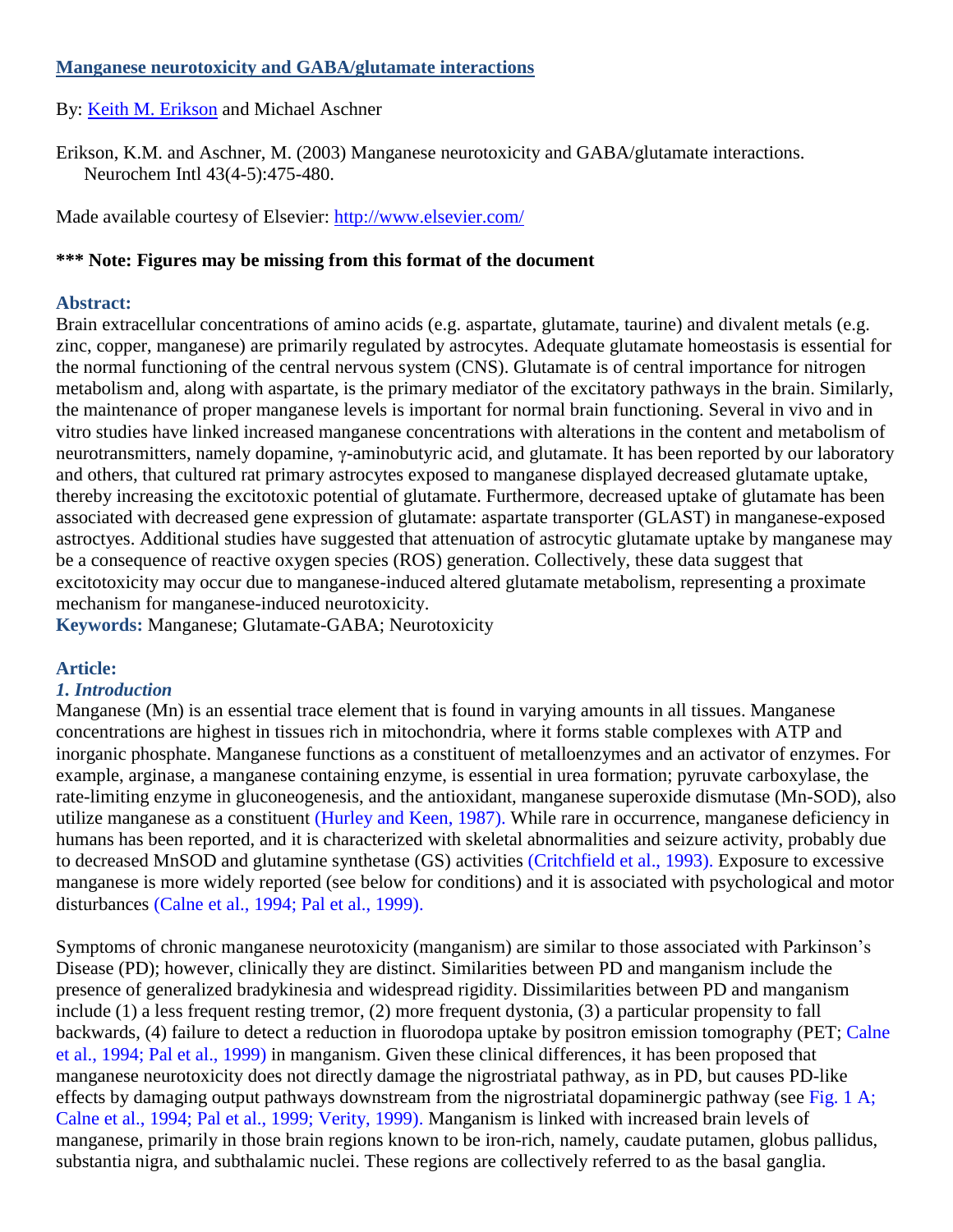Glutamate is the most prevalent excitatory neurotransmitter (Cotman et al., 1981), whereas γ-aminobutyric acid (GABA) is the most abundant inhibitory neurotransmitter (Olsen and DeLorey, 1999).



**Fig. 1.** *(A) This simplified schematic diagram of the basal ganglia depicts the primary neurotransmitters required for normal functioning. GP: globus pallidus, STN: subthalamic nuclei, Thal: thalamus, SN: substantia nigra. Adapted from Graybiel (1990) and Verity (1999). (B) During manganism, it is hypothesized that manganese accumulates in the brain, primarily in the globus pallidus. Increased regional manganese causes degeneration leading to decreased GABAergic output into the subthalamic nuclei. Glutamatergic*

DA=dopamine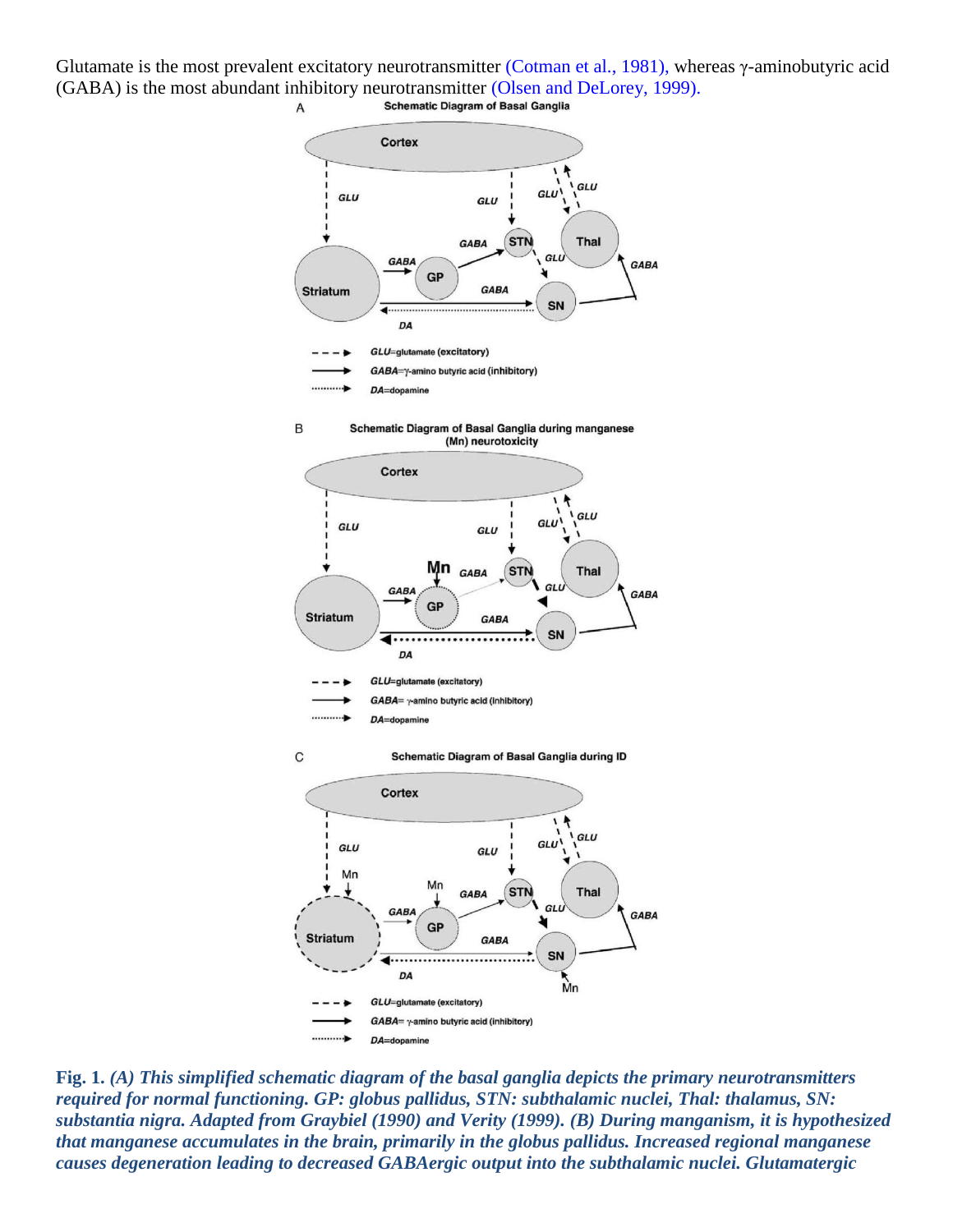*input into the substantia nigra from the subthalamic nuclei is unregulated leading to dopaminergic dysfunction in the striatum. The thickness of the lines illustrate strength of neurotransmission. GP: globus pallidus, STN: subthalamic nuclei, Thal: thalamus, SN: substantia nigra. Adapted from Graybiel (1990) and Verity (1999). (C) During iron deficiency (ID), several brain regions (striatum, globus pallidus and substantia nigra) significantly accumulate manganese, but to a lesser extent than is reported in manganism. ID-associated manganese accumulation in the striatum is negatively correlated with GABA (Erikson et al., 2002). This relationship may reflect decreased GABAergic firing into the substantia nigra which may contribute to the dopaminergic alterations characterized by ID (see Erikson et al., 2000, 2001). The thickness of the lines illustrate strength of neurotransmission. GP: globus pallidus, STN: subthalamic nuclei, Thal: thalamus, SN: substantia nigra. Adapted from Graybiel (1990) and Verity (1999).*

Cortical glutamate afferents project into the striatum where, in concert with GABA and dopamine, motor behaviors are controlled (Carlsson and Carlsson, 1990). Glutamate is converted to GABA by decarboxylation via glutamate decarboxylase (GAD) and is degraded via GABA-transaminase. Altered glutamatergic and GABAergic functioning can contribute to altered striatal dopamine metabolism (Page et al., 2001; Castro and Zigmond, 200 1). Therefore, we have postulated that the neurotoxic effects of manganese on striatal dopamine may be indirectly mediated via abnormal striatal glutamate and/or GABA metabolism, and that temporally, changes in areas that are known to avidly accumulate manganese precede the well described effects of manganese on dopaminergic function. Specifically, it is hypothesized that manganese accumulation in the globus pallidus causes decreased GABAergic efferent firing from the globus pallidus into the subthalamic nuclei. Consequently, glutamatergic projections into the substantia nigra that originate from the subthalamic nuclei, will fire in an uncontrolled manner causing dysregulation of dopaminergic output into the striatum from the substantia nigra (see Fig. 1B). This review will discuss some of the latest studies that focus on manganeseinduced alterations of glutamate neurochemistry.

#### **2. Susceptible subpopulations to manganese toxicity**

In addition to occupational exposures to manganese, liver disease is a known risk factor for increased accumulation of manganese in the brain, both in humans and in animal models (Malecki et al., 1999a; Herynek et al., 2001; Montes et al., 2001). Liver disease is associated with decreased biliary excretion of manganese and those inflicted with biliary atresia display hypermanganesemia and T1 -weighted magnetic resonance imaging (MRI) signal hyperintensity in the globus pallidus (Rose et al., 1999; Reimund et al., 2000; Ikeda et al.,

2000a; Ikeda et al., 2000b). Hepatic enencephalopathy is a neuropathological complication of cirrhosis, and patients afflicted with the disease display bilateral signal hyperintensities in the globus pallidus thought to be due to manganese deposition. As previously reported, the psychiatric alterations associated with this condition are likely caused by altered glutamate metabolism due to increased brain manganese (Hazell and Norenberg, 1997; Zhou and Norenberg, 1999).

It is estimated that approximately 2 billion people suffer from iron deficiency (ID) throughout the world (ACC/SCN, report, 1992). ID is associated with increased dietary manganese absorption in both humans and animals (Finley, 1999; Davis et al., 1992). In addition, rats exposed to high doses of manganese exhibit altered brain iron metabolism (Zheng et al., 1999). Furthermore, ID is associated with increased manganese accumulation in the brain (Chua and Morgan, 1996; Kwik-Uribe et al., 2000).

Both manganese and iron transport to extrahepatic tissues, including the brain, are dependent upon transferrinmediated endocytosis (Crowe and Morgan, 1992; Malecki et al., 1999b). Furthermore, ID causes increased brain regional transferrin (Tf) and transferrin receptor (TfR) concentrations in a heterogeneous fashion (Chen et al., 1995; Erikson et al., 1997; Pinero et al., 2000). Recently, our laboratory has shown that ID causes significant manganese accumulation in several brain regions of rats and that this change in manganese levels correlates with neurochemical alterations (Erikson et al., 2002). Specifically, glutamate and GABA levels are significantly lowered (see Section 3).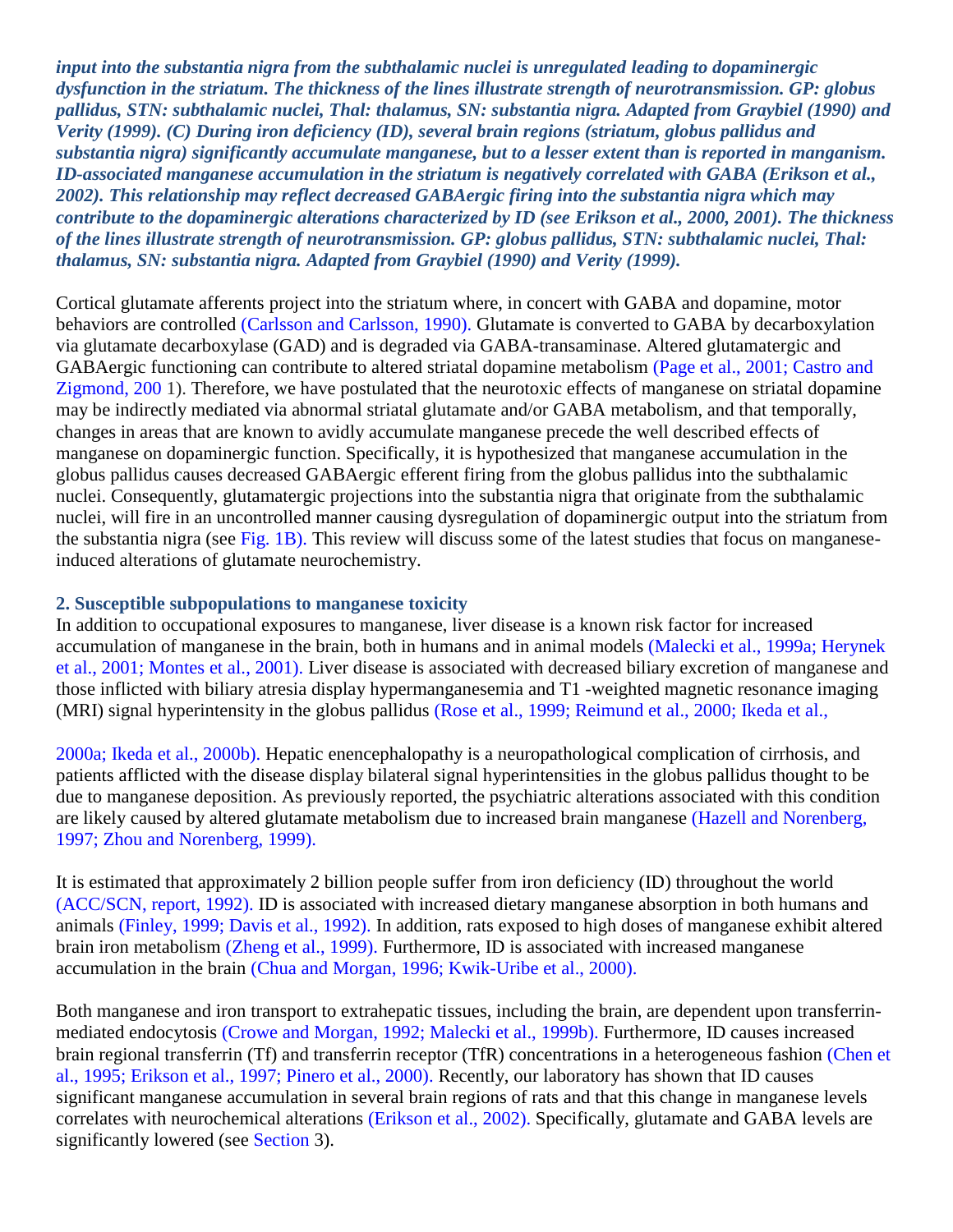# **3. In vivo studies**

Reports of glutamate and GABA concentrations in the rat brain upon manganese exposure are inconsistent. For example, exposure to 6 mg Mn/kg per day ( $\approx$  10 times nor-mal intake), led to a significant increase in brain manganese concentrations and significant decrease in GABA concentrations (Lai et al., 1984). Another report showed that rats exposed to 20 mg Mn/kg per day ( $\approx$  30 times normal intake) had significantly increased brain manganese, GABA, and glutamate concentrations (Lipe et al., 1999). Accordingly, it appears that a relationship exists between the severity of manganese exposure and neurotransmitter concentrations, with lower manganese exposure leading to decreased GABA and glutamate, and high manganese-exposure leading to increased GABA and glutamate concentrations.

Our laboratory recently reported manganese associated decreases in glutamate and GABA levels in rat brains (Erikson et al., 2002). These changes were directly related to dietary treatment with semi-purified diets containing varying amounts of iron and manganese. Specifically, wean-ling rats were fed either a normal diet (3 5 ppm Fe, 10 ppm Mn), iron deficient (3 ppm Fe, 10 ppm Mn) or iron deficient: manganese supplemented (3 ppm Fe, 100 ppm Mn).

Seven brain regions were analyzed for manganese and amino acids (including glutamate and GABA). ID caused a significant increase in manganese levels in caudate putamen, globus pallidus, hippocampus, thalamus, cortex, cerebellum and substantia nigra. Furthermore, increased dietary manganese did not cause significant increases in regional manganese levels beyond ID, corroborating previous studies which showed that despite severe levels of manganese exposure, brain manganese concentration only increased 2–3-fold (Dorman et al., 2001). In the same experiments (Erikson et al., 2002), GABA concentration was negatively correlated with manganese levels in the striatum, whereas the effects on glutamate concentrations were observed only in the cortex.

Fig. 1C emphasizes the brain regions (striatum, globus pallidus and substantia nigra) where ID-associated manganese accumulation leads to altered neurotransmitter levels. A novel finding from our study was that the manganese concentration in the striatum was negatively correlated with GABA concentration. This relationship is noteworthy for it suggests that the striatum is sensitive to a modest increase in manganese concentration (≈ 40% increase compared to control) which leads to a disturbance in GABA levels. This disturbance in GABAergic inhibitory firing into the substantia nigra may lead to dopaminergic dysfunction in the striatum (e.g. increased striatal dopamine levels). The primary neurobiological symptoms of ID are dopaminergic disturbances (Erikson et al., 2000, 200 1). It is possible that some of these alterations in dopamine metabolism observed in ID may be due to abnormal GABAergic functioning due to manganese accumulation. Overall lending credence to the hypothesis that changes in GABA neurobiology may precede changes in dopamine functioning during manganese exposure.

While it is attractive to hypothesize that changes in glutamate and/or GABA precipitate the altered dopamine metabolism seen in manganism, virtually no studies exist to support this notion. A recent study examined the effects of sub-chronic manganese exposure in a pre-Parkinson's rat model (Gwiazda et al., 2002). The study utilized 6-OH dopamine exposed rats as the pre-Parkinson's model. They injected the rats with 4.8 mg Mn/kg body weight for three times a week for 5 weeks. Striatal GABA levels were in-creased upon manganese exposure, but dopamine levels remained unchanged, suggesting that the GABAergic sys-tem may be more sensitive than dopaminergic systems to increased manganese levels, particularly in the striatum. Similar effects may exist for glutamate-related changes due to manganese exposure, but those data are lacking.

# **4. In vitro studies**

It has also been shown that manganese neurotoxicity may be due to an indirect excitotoxic event caused by altered glutamate metabolism (Brouillet et al., 1993). In the brain, both manganese uptake (Aschner et al., 1992) and glutamate uptake predominantly occur in astrocytes. Astrocytes take up glutamate by a Na<sup>+</sup>-dependent mechanism (Hertz, 1979). In the presence of ammonia, glutamate is metabolized to glutamine by the astrocytespecific enzyme glutamine synthetase (GS; Martinez-Hernandez et al., 1977), maintaining [glutamate]o at 0.3 μM (Waniewski and Martin, 1986). This represents a 10,000-fold gradient versus [glutamate]<sup>i</sup> (3 mM). This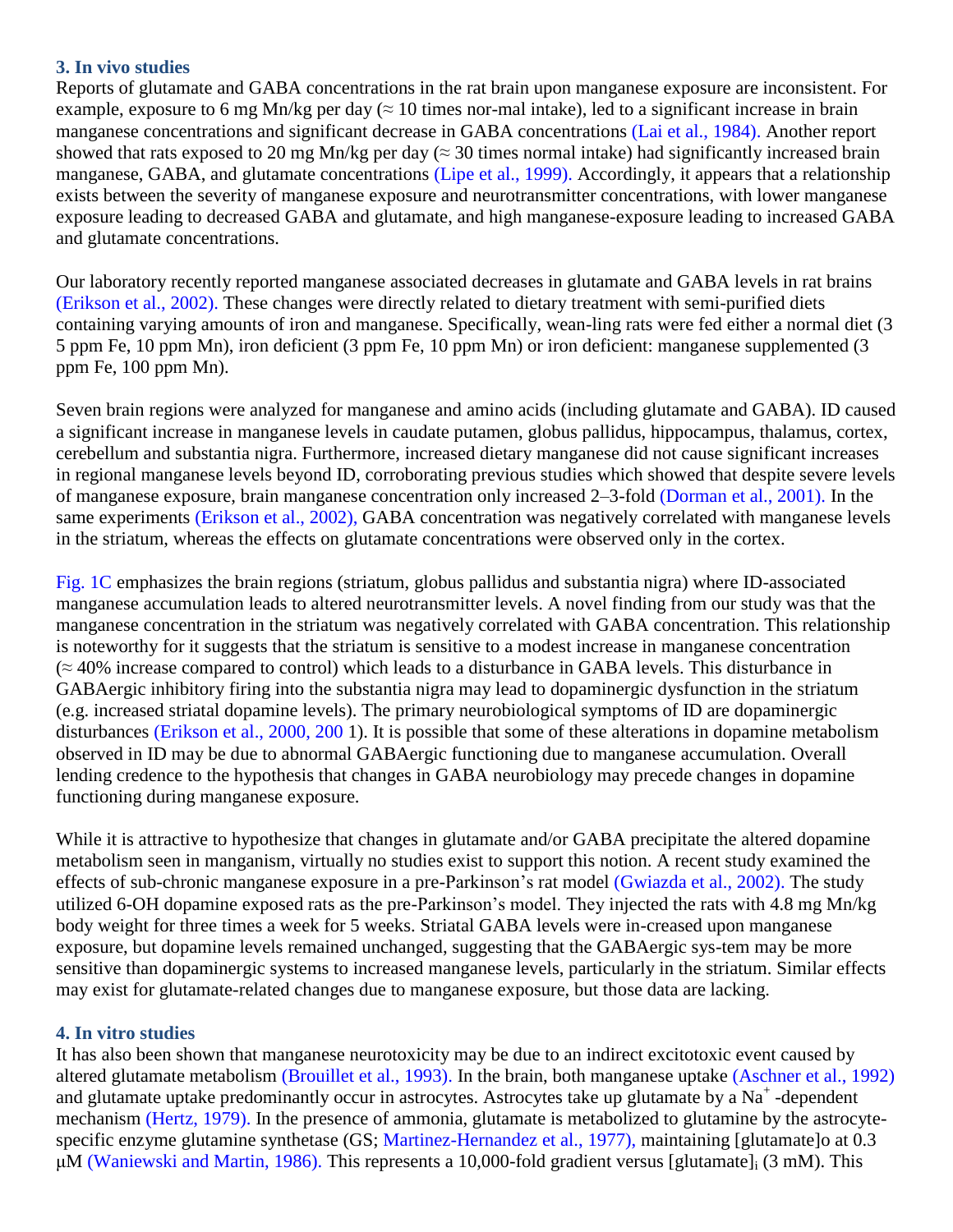glutamate–glutamine pathway constitutes the source of a glutamate pool in brain (Berl et al., 1961). GS contains eight manganese ions per octamer, and accounts for approximately 80% of total manganese in brain. Unlike neurons, astrocytes have the ability to concentrate manganese at levels 50-fold higher than the culture media (Wedler et al., 1989; Aschner et al., 1992), providing a mechanism by which manganese concentrations in astrocytic cytosol could attain the range required for activation of GS. Recent studies in our laboratory (Erikson and Aschner, 2002; Erikson et al., 2002) and others (Hazell and Norenberg, 1997) have demonstrated that glutamate uptake is significantly attenuated in primary astrocyte cultures upon addition of manganese to the culture medium. Recently, Lafon-Cazal et al. (1993) showed that glutamate receptor (*N*-methyl-D-aspartate; NMDA) stimulation produces significant elevations in both super-oxide and hydroxyl radicals in cultured cerebellar granule cells.

Interference with glutamate transporter function will lead to increased extracellular glutamate concentrations. Potential reactive oxygen species (ROS) generation as a consequence of manganese exposure will further oppose the removal of extracellular glutamate by inhibiting the high affinity glutamate transporters (Trotti et al., 1998). This manganese induced ROS generation is theorized to be due to interference with respiration in the mitochondria, although this remains controversial. Furthermore, decreased [<sup>3</sup>H]-D-aspartate in astrocytes is attenuated upon antioxidant treatment, suggesting that ROS play a role in altering the glutamate uptake process in astrocytes (Allen et al., 2001). The cumulative sum of these events will trigger an amplifying cycle, potentially contributing to the dysfunction of astrocytes and their inability to maintain optimal control over the extracellular milieu, thereby, indirectly leading to neuronal demise via glutamate receptor activation (NMDA).

Astrocytes are equipped with mechanism(s) for the rapid removal of glutamate from synaptic clefts. This uptake process occurs via sodium/potassium-dependent membrane proteins known as glutamate transporters. While there are several glutamate transporters known to be important for neuronal functioning, GLT-1 (glutamate transporter) and GLAST (glutamate/aspartate transporter) are the prominent astrocytic transporters (see Danbolt, 2001 for review).

GLAST (glutamate and aspartate transporter) is the most prevalent glutamate transporter in cultured astrocytes (Kondo et al., 1995). It is, therefore, probable that the de-creased glutamate uptake observed in manganeseexposed astrocytes (250 μM MnCl<sub>2</sub> for 18 h) represents decreased GLAST expression (Erikson and Aschner, 2002). Glutamate transporters are rapidly synthesized, and a cytosolic pool of these proteins is available for plasma membrane insertion as functional proteins in response to changes in extracellular glutamate levels (Davis et al., 1998). De-creased glutamate uptake observed in manganese-exposed astrocytes is, therefore, potentially due to decreased functional glutamate transporters (e.g. GLAST). Although most literature on manganese neurotoxicity and neurotransmitter metabolism focuses on alterations in the dopamine system (see Verity, 1999 for review), these studies lend credence to the possibility of alterations in the glutamatergic system, as well as GABA systems, particularly in striatum where cortical glutamatergic afferents converge.

## **5. Conclusion**

A key neurochemical alteration associated with manganese neurotoxicity is altered extracellular glutamate levels. Attenuated glutamate uptake by astrocytes has been invoked as the primary cause for this disturbance (Hazell and Norenberg, 1997; Erikson and Aschner, 2002). Most likely, manganese affects the regulation of glutamate transporter genes (e.g. GLAST) (Erikson and Aschner, 2002), possibly through ROS generation, although this has not been directly studied. The ensuing increase in extracellular glutamate concentrations is potentially excitotoxic to juxtaposed neurons, representing a proximate cause of manganese neurotoxicity. ID is associated with altered glutamate and GABA metabolism which can partially be attributed to increased brain manganese and/or disturbances in dopamine metabolism (Erikson et al., 2000, 2001). Furthermore, while tissue levels of GABA and glutamate are known consequences of ID-associated manganese increases, potential changes in the extracellular levels of these neurotransmitters upon manganese exposure are yet to be determined. It is these extracellular levels of GABA and glutamate coupled with tissue levels that will elucidate more clearly the neurochemical consequences of manganese neurotoxicity.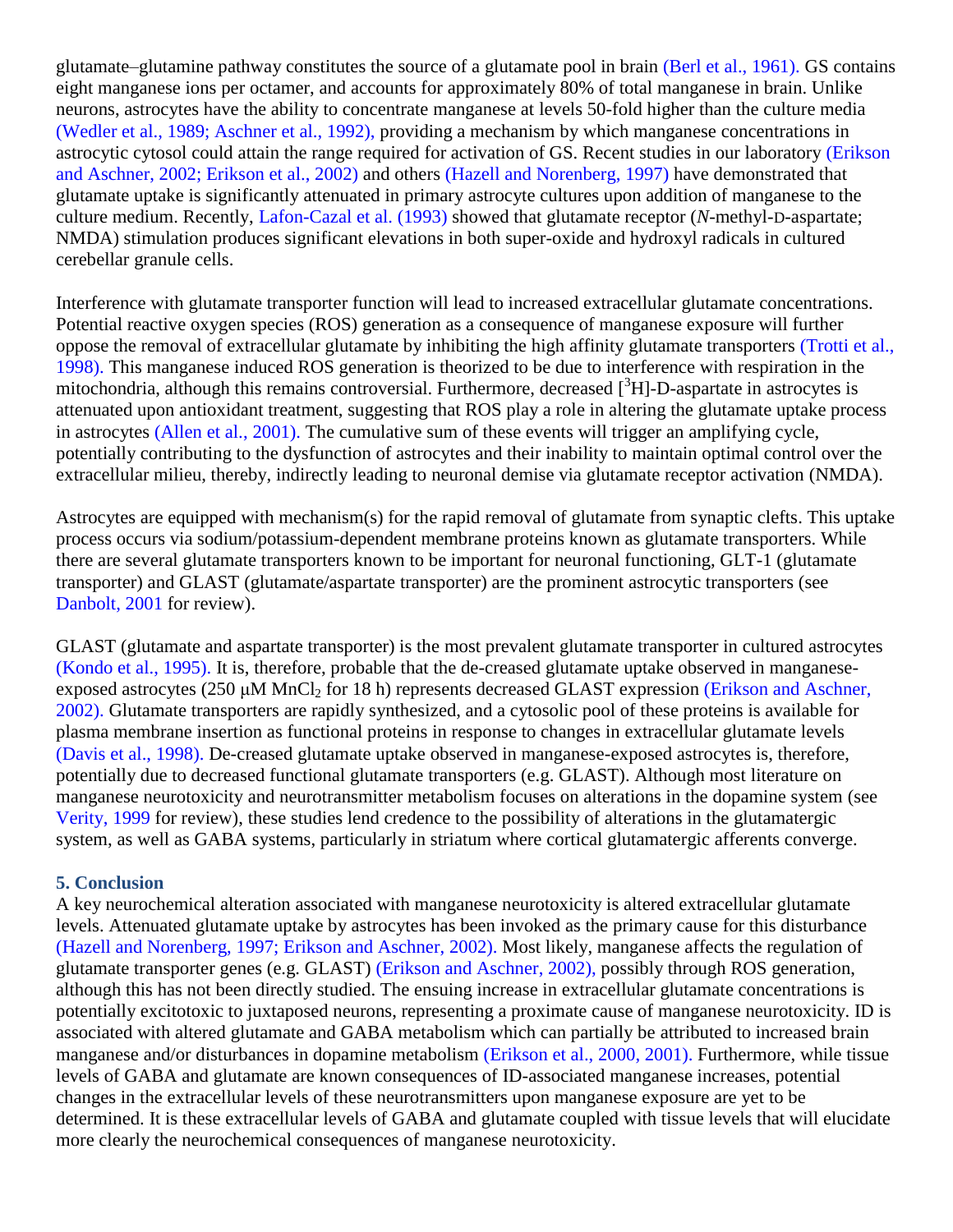# **References**

ACC/SCN, 1992. Second report on the world nutrition situation, vol. 1. Global and regional results. ACC/SCN, Geneva.

Allen, J.A., Mutkus, L., Aschner, M., 2001. Brain Res. 902, 92–100. Aschner, M., Gannon, M., Kimmelberg, H.K., 1992. Manganese (Mn) uptake and efflux in cultured rat astrocytes. J. Neurochem. 58, 730–735. Berl, S., Lajtha, A., Waelsch, A., 1961. Amino acid and protein metabolism. VI. Cerebral compartments of glutamic acid metabolism. J. Neurochem. 7, 186–197.

Brouillet, E.P., Shinobu, L., McGarvey, U., Hochberg, F., Beal, M.F., 1993. Manganese injection into the rat striatum produces excitotoxic lesions by impairing energy metabolism. Exp. Neurol. 120, 89–94.

Calne, D.B., Chu, N.S., Huang, C.C., Lu, C.S., Olanow, W., 1994. Manganism and idiopathic parkinsonism: similarities and differences. Neurology 44, 1583–1586.

Carlsson, M., Carlsson, A., 1990. Interactions between glutamatergic and monoaminergic system within the basal ganglia—implications for schizophrenia and Parkinson's disease. Trends Neurosci. 13, 272– 276.

Castro, S.L., Zigmond, M.J., 2001. Stress-induced increase in extracellular dopamine in striatum glutamatergic action via *N*-methyl-d-aspartate receptors in substantia nigra. Brain Res. 901, 47–54.

Chen, Q., Connor, J.R., Beard, J.L., 1995. Brain iron, transferrin and ferritin concentrations are altered in developing iron-deficient rats. J. Nutr. 125, 1529–1535.

Chua, A.C.G., Morgan, E.H., 1996. Effects of iron deficiency and iron overload on manganese uptake and deposition in the brain and other organs of the rat. Biol. Trace Met. Res. 55, 39–54.

Critchfield, J.W., Carl, G.F., Keen, C.L., 1993. The influence of manganese supplementation on seizure onset and severity, and brain monoamines in the genetically epilepsy prone rat. Epilepsy Res. 14, 3–10.

Cotman, C.W., Foster, A.C., Lanhorn, T., 1981. An overview of glutamate as a neurotransmitter. Adv. Biochem. Psychopharmacol., 271.

Crowe, A., Morgan, E.H., 1992. Iron and transferrin uptake in brain and cerebrospinal fluid in the rat. Brain Res. 592, 8–16.

Danbolt, N.C., 2001. Glutamate uptake. Prog. Neurobiol. 65, 1–105.

Davis, C., Wolf, T., Greger, J., 1992. Varying levels of manganese and iron affect absorption and gut endogenous losses of manganese by rats. J. Nutr. 122, 1300–1308.

Davis, K.E., Straff, D.J., Weinstein, E.A., Bannerman, P.G., Correale, D.M., Rothstein, J.D., Robinson, M.B., 1998. Multiple signaling pathways regulate cell surface expression and activity of the excitatory amino acid carrier 1 subtype of Glu transporter in c6 glioma. J. Neurosci. 18, 2475–2485.

Dorman, D.C., Struve, M.F., James, R.A., Marshall, M.W., Parkinson, C.U., Wong, B.A., 2001. Influence of particle solubility on the delivery of inhaled manganese to the rat brain: manganese sulfate and manganese tetroxide pharmacokinetics following repeated (14-day) exposure. Toxicol. Appl. Pharmacol. 170, 79–87. Erikson, K.M., Aschner, M., 2002. Manganese causes differential regulation of glutamate transporter (GLAST), taurine transporter, and metallothionein in cultured rat astrocytes. Neurotoxicology 23, 595– 602.

Erikson, K.M., Pinero, D.J., Connor, J.R., Beard, J.L., 1997. Regional brain iron, ferritin, and transferrin concentrations during iron deficiency and iron repletion in developing rats. J. Nutr. 127, 2030–2038.

Erikson, K.M., Jones, B.C., Beard, J.L., 2000. Iron deficiency alters dopamine transporter functioning in rat striatum. J. Nutr. 130, 2831– 2837.

Erikson, K.M., Jones, B.C., Hess, E.J., Zhang, Q., Beard, J.L., 2001. Iron deficiency decreases dopamine D1 and D2 receptors in rat brain. Pharmacol. Biochem. Behav. 69, 409–418.

Erikson, K.M., Shihabi, Z.K., Aschner, J.L., Aschner, M., 2002. Manganese accumulates in iron-deficient rat brain regions in a heterogeneous fashion and is associated with neurochemical alterations. Biol. Trace Elem. Res. 87, 143–156.

Finley, J.W., 1999. Manganese absorption and retention by young women is associated with serum ferritin concentration. Am. J. Clin. Nutr. 70, 37–43.

Graybiel, A., 1990. Neurotransmitters and neuromodulators in the basal ganglia. Trends Neurosci. 13, 244–254. Gwiazda, R.H., Lee, D., Sheridan, J., Smith, D.R., 2002. Sub-chronic low cumulative exposure to manganese affects striatal GABA but not dopamine. Neurotoxicology 23, 69–76.

Hazell, A.S., Norenberg, M.D., 1997. Manganese decreases glutamate uptake in cultured astrocytes. Neurochem. Res. 22, 1443–1447.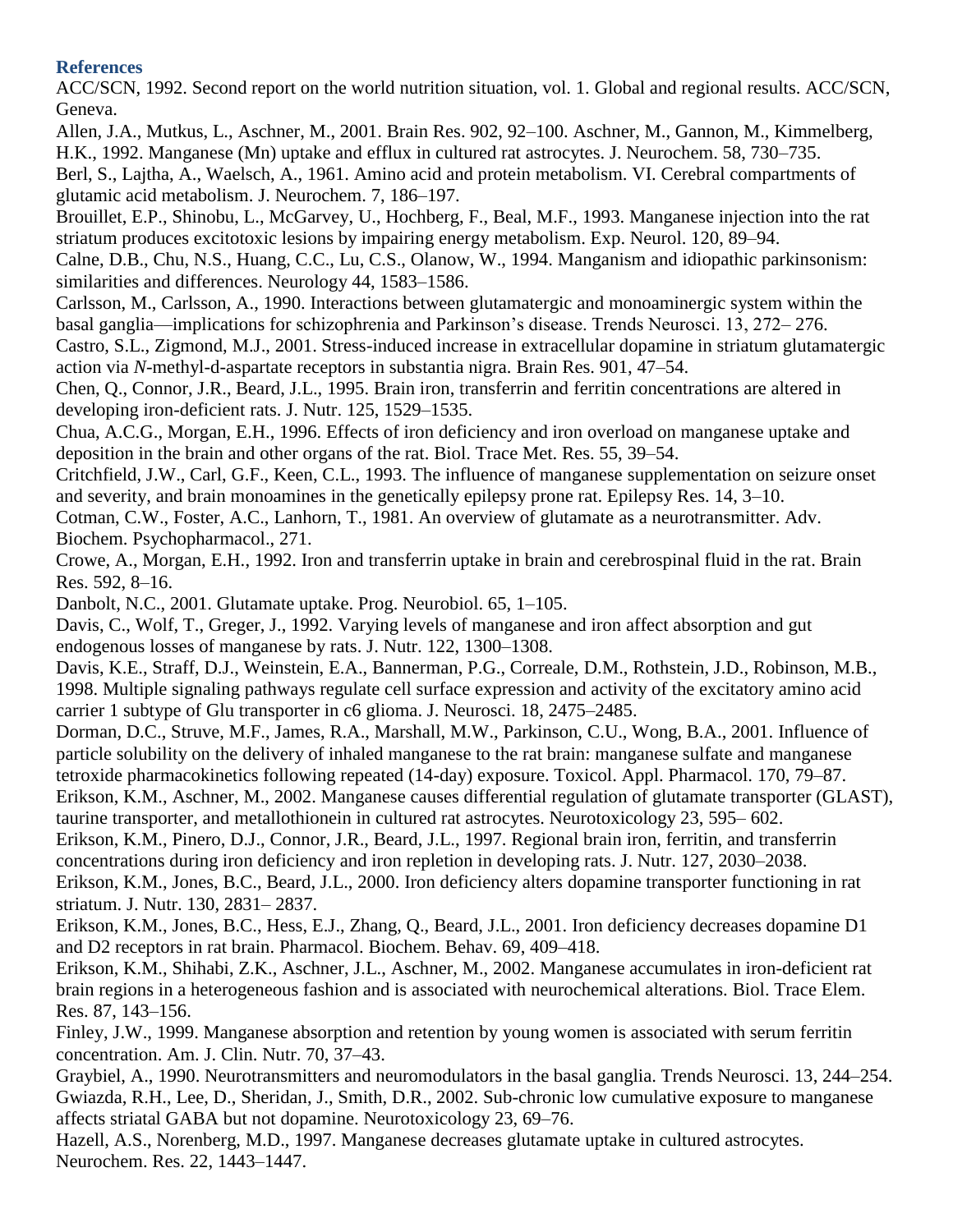Hertz, L., 1979. Functional interaction between neurons and astrocytes. I. Turnover and metabolism of putative amino acid transmitters. Prog. Neurobiol. 13, 277–323.

Herynek, V., Babis, M., Trucecka, P., Filip, K., Vymazal, J., Dezortova, M., Hajek, M., 2001. Chronic liver disease: relaxometry in the brain after liver transplantation. Magma 12, 10–15.

Hurley, L.S., Keen, C.L., 1987. Manganese. In: Underwood, E., Mertz, W. (Eds.), Trace Elements in Human Health and Animal Nutrition. Academic Press, New York, pp. 185–223.

Ikeda, S., Sera, Y., Yoshida, M., Ohshiro, H., Uchino, S., Oka, Y., Lee, K.J., Kotera, A., 2000a. Manganese deposits in patients with biliary atresia after hepatic porto-enterostomy. J. Pediat. Surg. 35, 450–453.

Ikeda, S., Yamaguchi, Y., Sera, Y., Ohshiro, H., Uchino, S., Yamashita, Y., Ogawa, M., 2000b. Manganese deposition in the globus pallidus in patients with biliary atresia. Transplantation 69, 2339–2343.

Kondo, K., Hashimoto, H., Kitanaka, J., Sawada, M., Suzumura, A., Marunouchi, T., Baba, A., 1995.

Expression of glutamate transporters in cultured glial cells. Neursci. Lett. 188, 140–142.

Kwik-Uribe, C.L., Golub, M.S., Keen, C.L., 2000. Chronic marginal iron intakes during early development in mice alter brain iron concentrations and behavior despite postnatal iron supplementation. J. Nutr. 130, 2040– 2048.

Lafon-Cazal, M., Culcasi, M., Gaven, F., Pietri, S., Bockaert, J., 1993. Nitric oxide, superoxide, and peroxynitrite: putative mediators of NMDA-induced cell death in cerebellar granule cells. Neuropharmacology 32, 1259–1266.

Lai, J.C.K., Leung, T.K., Lim, L., 1984. Differences in neurotoxic effects of manganese during development and aging: some observations on brain regional neurotransmitter and non-neurotransmitter metabolism in a developmental rat model of chronic manganese encephalopathy. Neurotoxicology 5, 37–45.

Lipe, G.W., Duhart, H., Newhart, G.D., Slikker Jr., W., Ali, S.F., 1999. Effect of manganese on the concentration of amino acids in different regions of the rat brain. J. Environ. Sci. Health B 34, 119–132. Malecki, E.A., Devenyi, A.G., Barron, T.F., Mosher, T.J., Eslinger, P., Flaherty-Craig, C.V., Rossaro, L.,

1999a. Iron and manganese homeostasis in chronic liver disease: relationship to pallidal T1-weighted magnetic resonance signal hyperintensity. Neurotoxi-cology 20, 647–652.

Malecki, E.A., Devenyi, A.G., Beard, J.L., Connor, J.R., 1999b. Existing and emerging mechanisms for transport of iron and manganese to the brain. J. Neurosci. Res. 56, 113–122.

Martinez-Hernandez, A., Bell, K.P., Norenberg, M.D., 1977. Glutamine synthetase: glial localization in brain. Science 195, 1356–1358.

Montes, S., Alcaraz-Zubeldia, M., Muriel, P., Rios, C., 2001. Striatal manganese accumulation induces changes in dopamine metabolism in the cirrhotic rat. Brain Res. 891, 123–129.

Olsen, R.W., DeLorey, T.M., 1999. GABA and glycine. In: Siegel, G.J., Agranoff, B.W., Albers, R.W., Fisher, S.K., Uhler, M.D. (Eds.), Basic Neurochemistry. Lipincott Williams and Wilkins, Philadelphia, pp. 335–346. Page, G., Peeters, M., Najimi, M., Maloteaux, J.M., Hermans, E., 2001. Modulation of the neuronal dopamine transporter activity by metabotropic glutamate receptor mGluR5 in rat striatal synaptosomes through phosphorylation mediated processes. J. Neurochem. 76, 1282– 1290.

Pal, P.K., Samii, A., Calne, D.B., 1999. Manganese neurotoxicity: a review of clinical features, imaging and pathology. Neurotoxicology 20, 227– 238.

Pinero, D.J., Li, N.Q., Connor, J.R., Beard, J.L., 2000. Variations in dietary iron alter brain iron metabolism in developing rats. J. Nutr. 130, 254–263.

Rose, C., Butterworth, R.F., Zayed, J., Normandin, L., Todd, K., Michalak, A., Spahr, L., Huet, P.M., Pomier-Layrargues, G., 1999. Manganese deposition in basal ganglia structures results from both portal-systemic shunting and liver dysfunction. Gastroenterology 117, 640–644.

Reimund, J.M., Dietemann, J.L., Warter, J.M., Baumann, R., Duclos, B., 2000. Factors associated to hypermanganesemia in patients receiving home parenteral nutrition. Clin. Nutr. 19, 343–348.

Trotti, D., Danbolt, N.C., Volterra, A., 1998. Glutamate transporters are oxidant vulnerable: a molecular link between oxidative and excitotoxic neurodegeneration? Trends Pharmacol. Sci. 19, 328–334.

Verity, M.A., 1999. Manganese neurotoxicity: a mechanistic hypothesis. Neurotoxicology 20, 489–498. Waniewski, R.A., Martin, D.L., 1986. Exogenous glutamate is metabolized to glutamine and exported by primary astrocyte cultures. J. Neurochem. 47, 304–313.